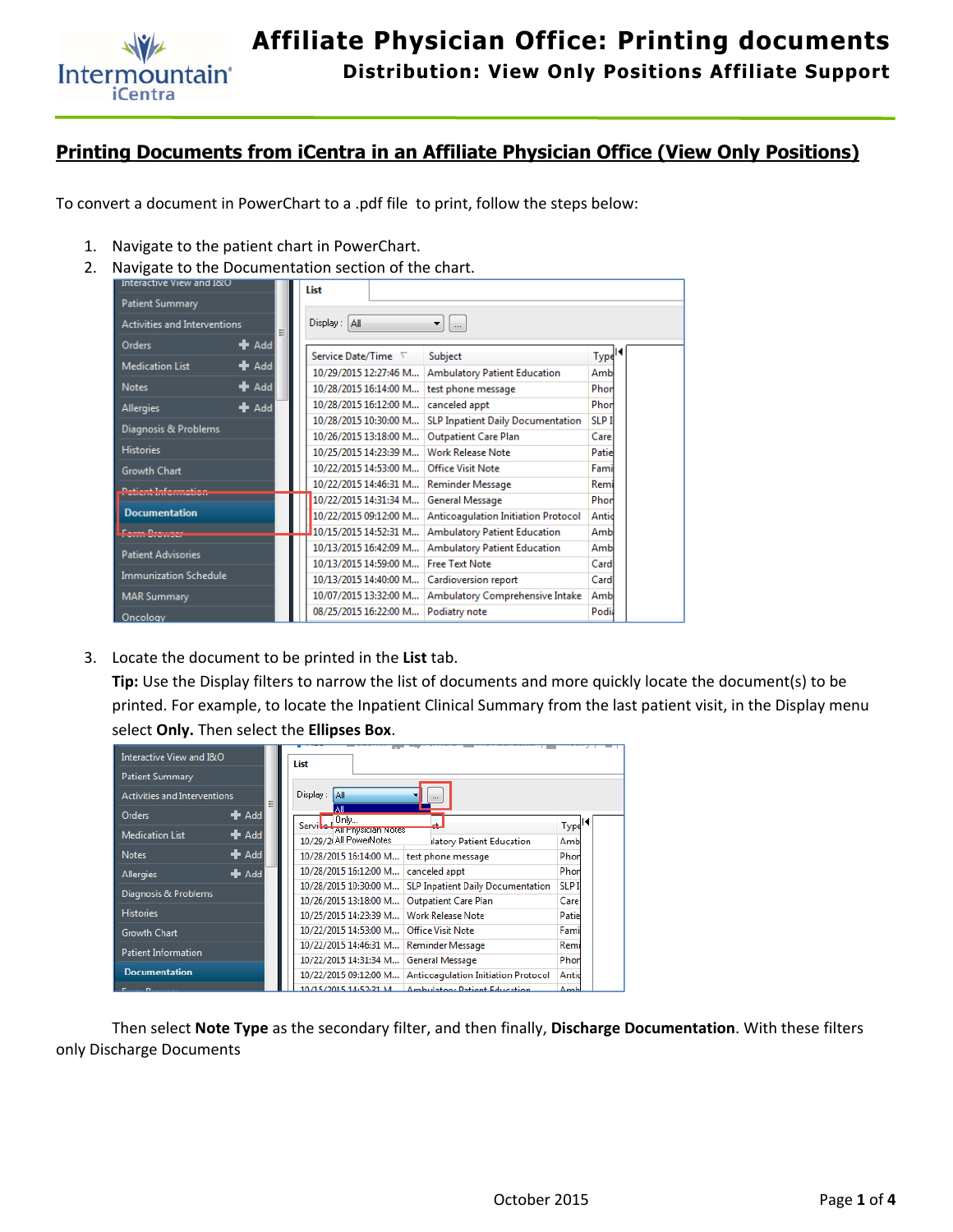| <b>XIESI, BRYCE I</b><br>$\vert x \vert$                                 |   |                       |                      |                                   |                         |                                              |
|--------------------------------------------------------------------------|---|-----------------------|----------------------|-----------------------------------|-------------------------|----------------------------------------------|
| Θ<br><b>XTEST, BRYCE T</b><br>Allergies: penicillin, OxyCODONE Hydrochlo |   |                       | DOB:06/06/75         | Age:40 years<br>Do Not Intubate   | Dose Wt:                | Inpatient FIN: 1200001497 [Admit Dt: 01/13/2 |
| <b>Menu</b>                                                              | 4 | ٠<br>₩                | <b>Documentation</b> |                                   |                         |                                              |
| <b>MAR</b>                                                               | ▲ |                       |                      |                                   |                         |                                              |
| Interactive View and I&O                                                 |   | List                  |                      |                                   |                         |                                              |
| Patient Summary                                                          |   |                       |                      |                                   |                         |                                              |
| <b>Activities and Interventions</b>                                      | 티 | Display: Only         | ۰                    | Note Type                         | Discharge Documentation | $\overline{\phantom{a}}$<br>$\sim$           |
| $A$ dd<br>Orders                                                         |   | Service Date/Time     | Subject              |                                   | к<br>Type               |                                              |
| <b>+</b> Add<br><b>Medication List</b>                                   |   | 05/14/2015 12:51:10 M |                      | <b>Discharge Instructions</b>     | Discharg                |                                              |
| Add<br><b>Notes</b>                                                      |   | 05/14/2015 12:51:08 M |                      | <b>Inpatient Patient Summary</b>  | <b>Inpatient</b>        | <b>Dates of Service</b>                      |
| Add<br>Allergies                                                         |   | 05/14/2015 12:51:07 M |                      | <b>Inpatient Clinical Summary</b> | Inpatient               | <b>Primary Discharge Diagnosis</b>           |

4. Once the document is located, double click on the document. In the display pane to the right of the document, right click anywhere in the document and select Print.

|                                       |                         | M Exit     Calculator   A Message Sender <sup>8</sup>   AdHoc IIIIII Medication Administration A PM Conversation > □ Communicate >     Patient Education                                                        |          |                                          |                        |                             |
|---------------------------------------|-------------------------|-----------------------------------------------------------------------------------------------------------------------------------------------------------------------------------------------------------------|----------|------------------------------------------|------------------------|-----------------------------|
|                                       |                         |                                                                                                                                                                                                                 |          |                                          | List                   | <b><i><u>Friend</u></i></b> |
| 75<br>Age:40 years<br>Do Not Intubate | Dose Wt:                | Inpatient FIN: 1200001497 [Admit Dt: 01/13/2015 10:40                                                                                                                                                           | Sex:Male | Submit<br>Sign                           | $Ctrl+T$<br>$Ctrl + G$ | ١g:                         |
| entation                              |                         |                                                                                                                                                                                                                 |          | Review                                   | $Ctrl + R$             | II screer                   |
|                                       |                         |                                                                                                                                                                                                                 |          | In Error                                 | $Ctrl + E$             |                             |
|                                       |                         |                                                                                                                                                                                                                 |          | Modify                                   | $Ctrl+M$               |                             |
| Note Type<br>▼                        | Discharge Documentation | ▼<br>$\cdots$                                                                                                                                                                                                   |          | View Image<br>Forward<br>Provider Letter | $Ctrl + W$             | 企                           |
| Subject                               | <b>Type</b>             |                                                                                                                                                                                                                 |          | Print                                    |                        |                             |
| Discharge Instructions                | Discharg                |                                                                                                                                                                                                                 |          |                                          |                        |                             |
| npatient Patient Summary              | Inpatient               | <b>Dates of Service</b>                                                                                                                                                                                         |          | <b>VIEW FILSTOLY</b>                     |                        |                             |
| npatient Clinical Summary             | Inpatient               | <b>Primary Discharge Diagnosis</b>                                                                                                                                                                              |          | <b>Show Tracked Changes</b>              |                        |                             |
| Hospitalist Discharge Summary         | Discharg                | No qualifying data available.                                                                                                                                                                                   |          | <b>Tag Selected</b>                      |                        |                             |
| Coding Summary                        | Coding!                 | <b>Secondary Discharge Diagnoses</b>                                                                                                                                                                            |          | Export                                   |                        |                             |
| Coding Summary<br>Coding Summary      | Coding!<br>Coding:      | <b>Attention deficit</b><br><b>Congestive heart failure NOS</b>                                                                                                                                                 |          |                                          |                        |                             |
|                                       |                         | <b>Encopresis</b><br><b>Procedures</b><br><b>Consults</b><br>No qualifying data available<br><b>Studies</b><br><b>History of Present Illness</b><br><b>Hospital Course</b><br>1. Encopresis<br>Attorion deficit |          |                                          |                        |                             |

5. The **Print Method** box will display. Select Medical Record Request and then select OK.

| <b>D</b> Print Method                                   |  |
|---------------------------------------------------------|--|
| Select a print method or click OK to accept the default |  |
| <b>Draft Print</b>                                      |  |
| <b>Medical Record Print</b>                             |  |
| O Medical Record Request                                |  |
| Manual Expedite Print                                   |  |
| Draft Print Without Headers and Footers                 |  |
|                                                         |  |
| Cancel<br>ок                                            |  |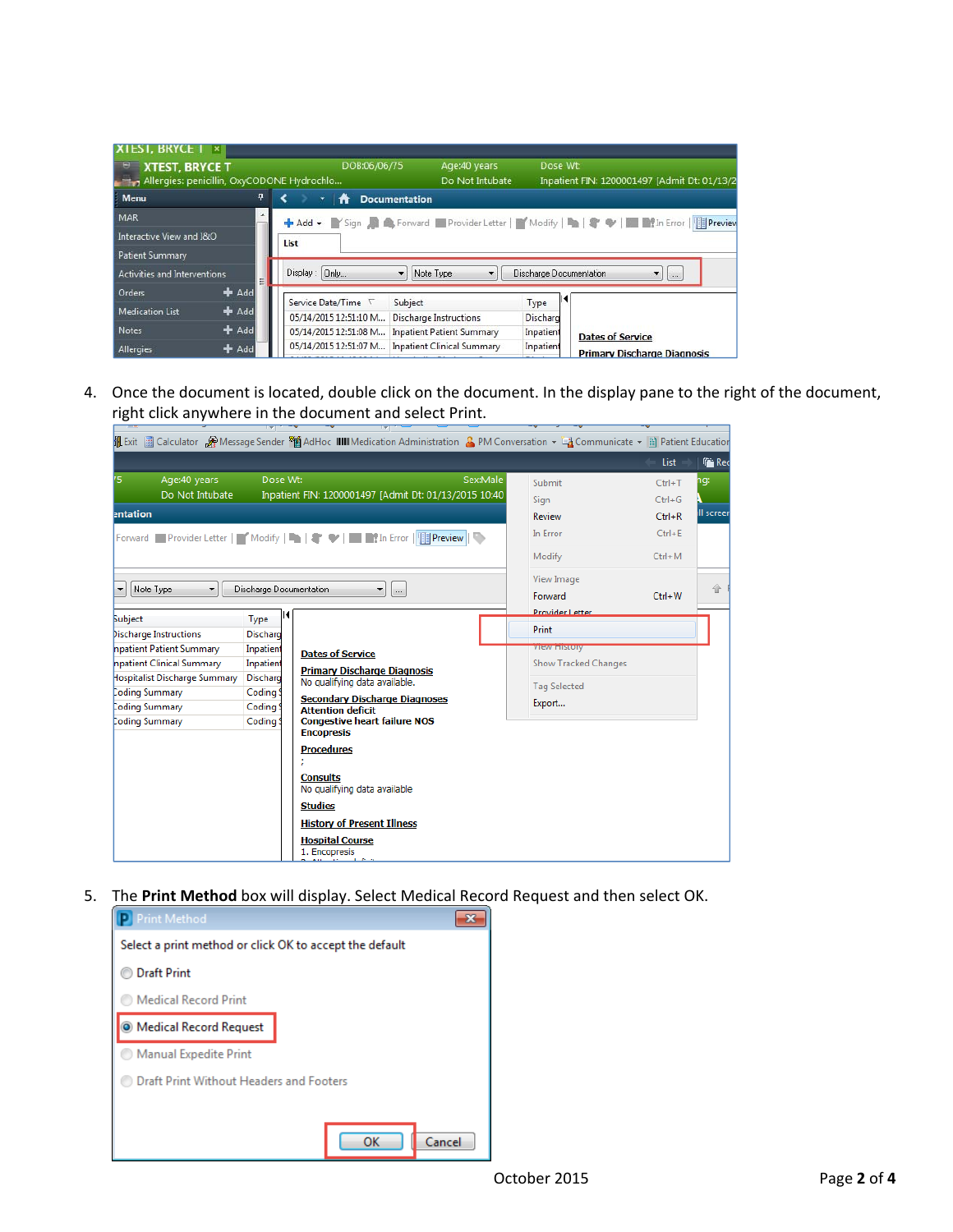6. The **Medical Record Request** box will display. In the **Template menu** select **Document Report.** If there is no reason in the **Purpose menu** that explains why the document is being printed, select **Other.** 

|                                                                                                                                                                                                                                                                                                                                                                                                                                                                                                                                                                                                                     | Template<br>Document Report                                                                                                                |                                | Purpose<br>Other                      |        |
|---------------------------------------------------------------------------------------------------------------------------------------------------------------------------------------------------------------------------------------------------------------------------------------------------------------------------------------------------------------------------------------------------------------------------------------------------------------------------------------------------------------------------------------------------------------------------------------------------------------------|--------------------------------------------------------------------------------------------------------------------------------------------|--------------------------------|---------------------------------------|--------|
|                                                                                                                                                                                                                                                                                                                                                                                                                                                                                                                                                                                                                     |                                                                                                                                            |                                |                                       |        |
|                                                                                                                                                                                                                                                                                                                                                                                                                                                                                                                                                                                                                     |                                                                                                                                            |                                | Request for patient                   |        |
|                                                                                                                                                                                                                                                                                                                                                                                                                                                                                                                                                                                                                     |                                                                                                                                            |                                | Proper authorization received?        |        |
|                                                                                                                                                                                                                                                                                                                                                                                                                                                                                                                                                                                                                     |                                                                                                                                            |                                | Destination                           |        |
| <b>Related Providers</b><br>Sections                                                                                                                                                                                                                                                                                                                                                                                                                                                                                                                                                                                |                                                                                                                                            |                                | Requester                             |        |
| Name                                                                                                                                                                                                                                                                                                                                                                                                                                                                                                                                                                                                                |                                                                                                                                            | Relationship                   |                                       |        |
| Werner, Meg Cerner                                                                                                                                                                                                                                                                                                                                                                                                                                                                                                                                                                                                  |                                                                                                                                            | Database Coordin.              | Comment                               |        |
| AAMODT, MD, DAVID S.                                                                                                                                                                                                                                                                                                                                                                                                                                                                                                                                                                                                |                                                                                                                                            | Primary Care Physi             |                                       |        |
| Advance, Purell                                                                                                                                                                                                                                                                                                                                                                                                                                                                                                                                                                                                     |                                                                                                                                            | View Only Position             |                                       |        |
| Anthony, Alanna Cerner                                                                                                                                                                                                                                                                                                                                                                                                                                                                                                                                                                                              |                                                                                                                                            | Database Coordin.              |                                       |        |
| $\mathbb{R}^n$ $\mathbb{R}^n$ $\mathbb{R}^n$ $\mathbb{R}^n$ $\mathbb{R}^n$ $\mathbb{R}^n$<br>∢                                                                                                                                                                                                                                                                                                                                                                                                                                                                                                                      | m.                                                                                                                                         | $\sim$<br>r                    | <b>Device</b>                         | Copies |
| O Device selected                                                                                                                                                                                                                                                                                                                                                                                                                                                                                                                                                                                                   |                                                                                                                                            | Device cross referenced        |                                       |        |
|                                                                                                                                                                                                                                                                                                                                                                                                                                                                                                                                                                                                                     |                                                                                                                                            | Preview                        | Send                                  |        |
|                                                                                                                                                                                                                                                                                                                                                                                                                                                                                                                                                                                                                     | Select Preview in order to preview the document.<br>11 Medical Record Request - XTEST, BRYCE T - 545250932 - Hospitalist Discharge Summary |                                | $\mathbf{x}$                          |        |
|                                                                                                                                                                                                                                                                                                                                                                                                                                                                                                                                                                                                                     | Template                                                                                                                                   | Purpose                        |                                       |        |
|                                                                                                                                                                                                                                                                                                                                                                                                                                                                                                                                                                                                                     | Document Report                                                                                                                            | Other<br>$\blacktriangledown$  | ۰                                     |        |
|                                                                                                                                                                                                                                                                                                                                                                                                                                                                                                                                                                                                                     |                                                                                                                                            | Request for patient            |                                       |        |
|                                                                                                                                                                                                                                                                                                                                                                                                                                                                                                                                                                                                                     |                                                                                                                                            | Proper authorization received? |                                       |        |
|                                                                                                                                                                                                                                                                                                                                                                                                                                                                                                                                                                                                                     |                                                                                                                                            | <b>Destination</b>             |                                       |        |
| Related Providers Sections                                                                                                                                                                                                                                                                                                                                                                                                                                                                                                                                                                                          |                                                                                                                                            | Requester                      |                                       |        |
| Name                                                                                                                                                                                                                                                                                                                                                                                                                                                                                                                                                                                                                | Relationship                                                                                                                               |                                |                                       |        |
| Werner, Meg Cerner                                                                                                                                                                                                                                                                                                                                                                                                                                                                                                                                                                                                  |                                                                                                                                            | Comment<br>Database Coordin.   |                                       |        |
| AAMODT, MD, DAVID S.                                                                                                                                                                                                                                                                                                                                                                                                                                                                                                                                                                                                |                                                                                                                                            | Primary Care Physi             |                                       |        |
| Advance, Purell                                                                                                                                                                                                                                                                                                                                                                                                                                                                                                                                                                                                     |                                                                                                                                            | View Only Position             |                                       |        |
| Anthony, Alanna Cerner<br>$\overline{\lim}\, \overline{\lim}\, \overline{\lim}\, \overline{\lim}\, \overline{\lim}\, \overline{\lim}\, \overline{\lim}\, \overline{\lim}\, \overline{\lim}\, \overline{\lim}\, \overline{\lim}\, \overline{\lim}\, \overline{\lim}\, \overline{\lim}\, \overline{\lim}\, \overline{\lim}\, \overline{\lim}\, \overline{\lim}\, \overline{\lim}\, \overline{\lim}\, \overline{\lim}\, \overline{\lim}\, \overline{\lim}\, \overline{\lim}\, \overline{\lim}\, \overline{\lim}\, \overline{\lim}\, \overline{\lim}\, \overline{\lim}\, \overline{\lim}\, \overline{\lim}\, \overline$ | $\sim$ $\cdot$                                                                                                                             | Database Coordin.<br>Device    |                                       |        |
| III<br>$\leftarrow$<br>O Device selected                                                                                                                                                                                                                                                                                                                                                                                                                                                                                                                                                                            | Device cross referenced                                                                                                                    | Þ.                             | Copies<br> 1 <br>$\frac{1}{\sqrt{2}}$ |        |
|                                                                                                                                                                                                                                                                                                                                                                                                                                                                                                                                                                                                                     |                                                                                                                                            |                                |                                       |        |

8. A Medical Record Request prompt displays. Select **Yes** to preview the document now.



9. Once the document displays, select **File** and then **Print.**